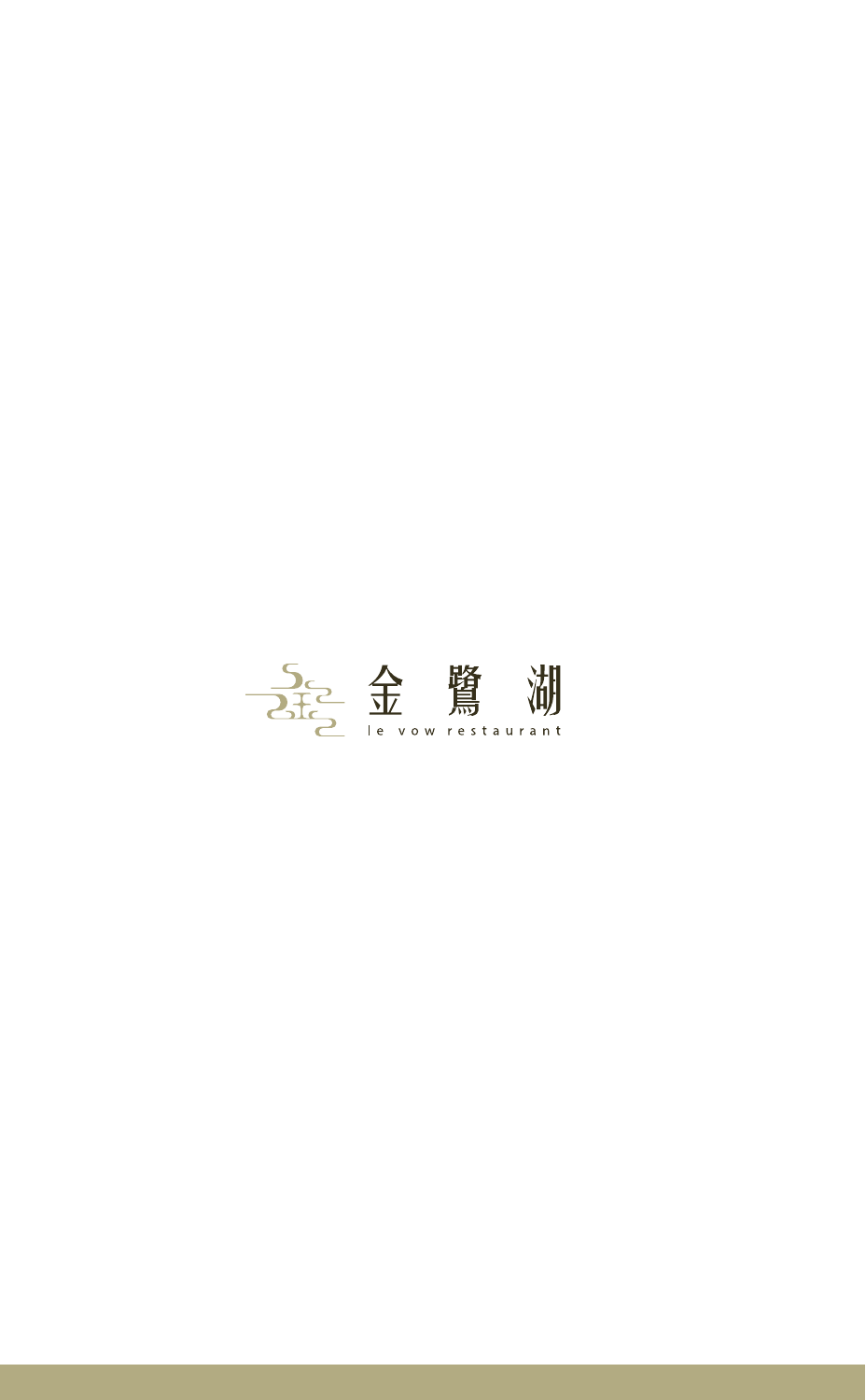## 精選點心 DIM SUM SELECTION

| 玫 瑰 金 蝦 餃 (三 件)<br>Signature shrimp dumpling (3 pieces)                     | \$78  |
|-----------------------------------------------------------------------------|-------|
| 流 心 鵪 鶉 蛋 燒 賣 (三 件)<br>Steamed pork dumpling with soft quail egg (3 pieces) | \$78  |
| 古法胡椒餅(三件)<br>Baked minced pork puff pastry with black pepper (3 pieces)     | \$62  |
| 竹 炭 叉 燒 餐 包 (三件)<br>Roasted pork bun with charcoal crust top (3 pieces)     | \$62  |
| 百花煎釀蘿蔔糕<br>Pan-fried turnip cake with minced shrimp paste                   | \$62  |
| 黑松露野菌餃(三件)<br>Steamed wild mushroom dumpling with truffle (3 pieces)        | \$68  |
| 千層 鮑魚酥 (每件)<br>Abalone and wild mushroom in puff pastry (per piece)         | \$38  |
| 脆脆鮮蝦紅米腸<br>Steamed red rice rolls with shrimp                               | \$78  |
| 蜜汁叉燒腸<br>Steamed rice rolls with barbecued premium pork                     | \$62  |
| 鹹水角啤梨仔(三件)<br>Deep-fried glutinous dumpling with chicken (3 pieces)         | \$58  |
| 田園蘿蔔絲酥 (三件)<br>Turnip puff pastry (3 pieces)                                | \$78  |
| 鮮茄魚湯鮮竹卷(三件)<br>Bean curd sheet rolls in tomato fish soup (3 pieces)         | \$62  |
| 蟹 肉 灌 湯 餃 (每 位)<br>Supreme soup dumpling with crab meat (per person)        | \$128 |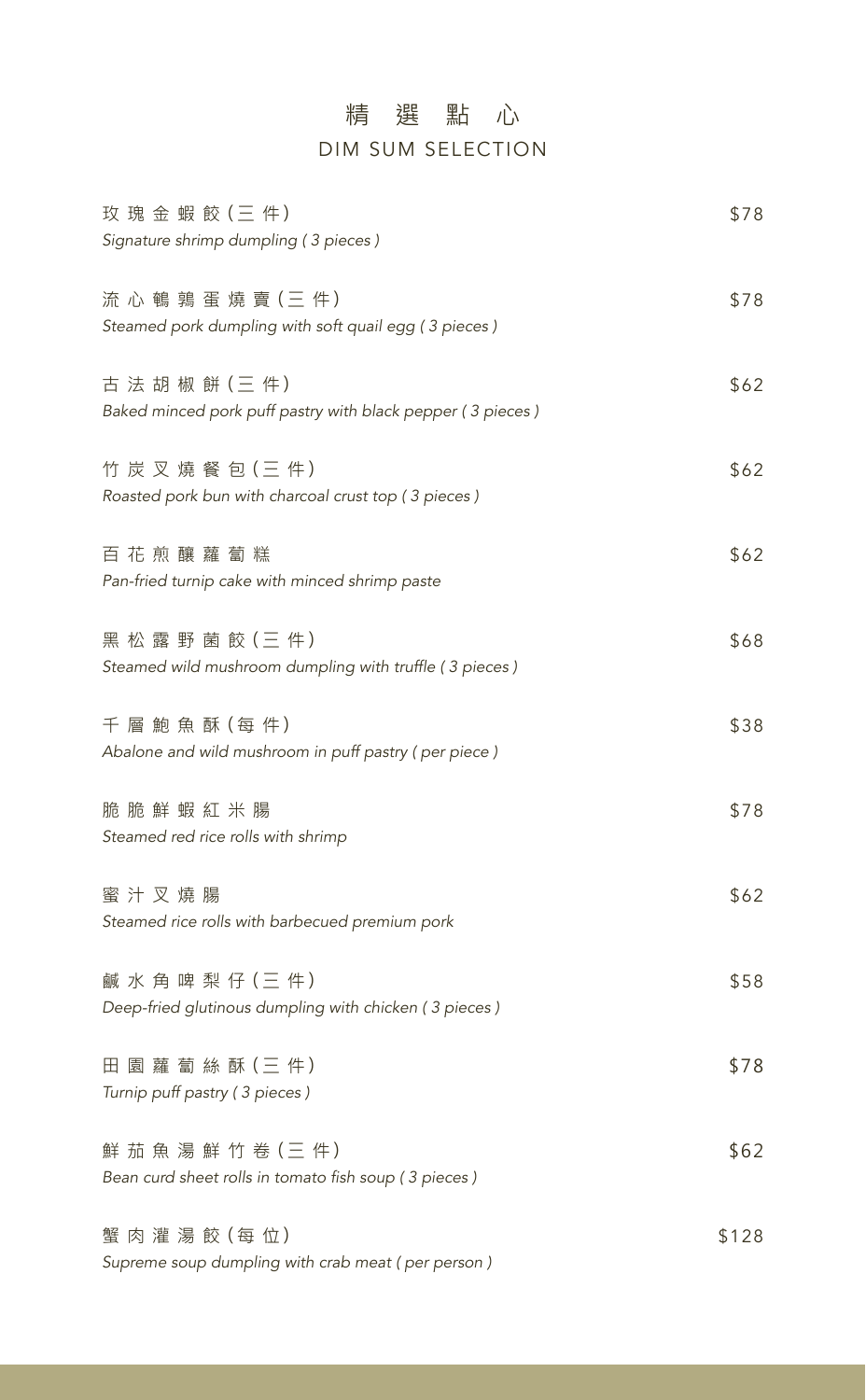| 石榴牛肉球(三件)<br>Steamed beef meatball with beancurd sheet (3 pieces)                          | \$62  |
|--------------------------------------------------------------------------------------------|-------|
| 酸菜 鱈 魚 春 卷 (三 件)<br>Crispy cod fish spring roll with pickled Chinese sauerkraut (3 pieces) | \$78  |
| 脆炸松露海皇卷(三件)<br>Deep-fried seafood roll with black truffle (3 pieces)                       | \$78  |
| 安 納 蕃 薯 酥 (三件)<br>Annou sweet potato puff (3 pieces)                                       | \$62  |
| 雙色馬拉糕 (原籠)<br>Steamed brown sugar and chocolate flavored Chinese sponge cake               | \$58  |
| 杏片脆炸花枝丸(三件)<br>Deep-fried cuttlefish balls with apricot slices (3 pieces)                  | \$88  |
| 十五年花雕話梅醉乳鴿<br>Marinated pigeon with 15 years huadiao wine and dried salted plum            | \$138 |
| 香酥炸牛舌<br>Deep-fried crispy beef tongue                                                     | \$88  |
| 鳳尾蝦多士(三件)<br>Deep-fried shrimp on toast (3 pieces)                                         | \$78  |
| 香煎素珍腐皮卷                                                                                    | \$78  |

*Pan-fried Tofu skin parcel with mixed mushroom*

加一服務費 10% SERVICE CHARGE